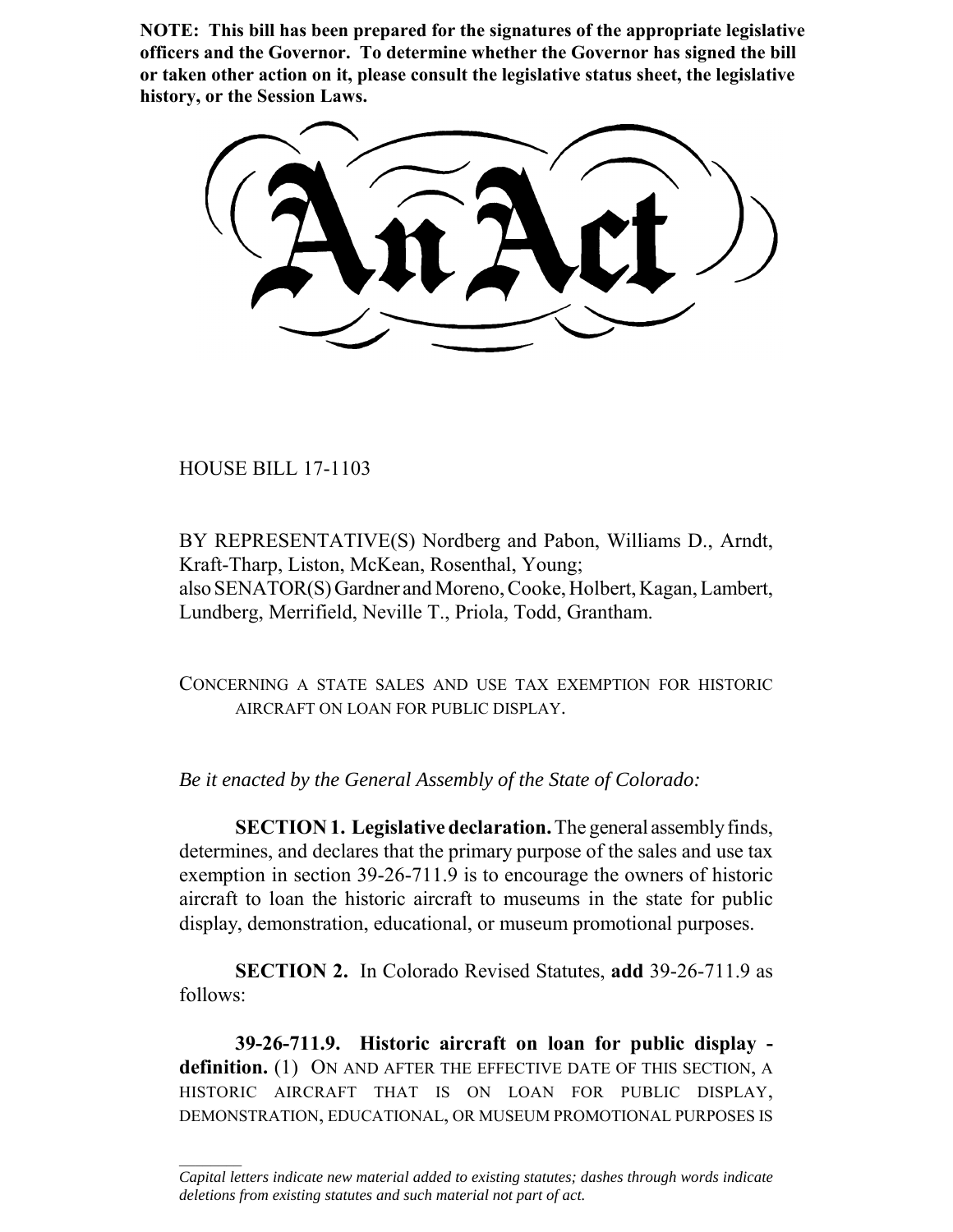EXEMPT FROM TAXATION UNDER THE PROVISIONS OF PARTS 1 AND 2 OF THIS ARTICLE 26 IF:

(a) THE HISTORIC AIRCRAFT IS ON LOAN FOR PUBLIC DISPLAY, DEMONSTRATION, EDUCATIONAL, OR MUSEUM PROMOTIONAL PURPOSES TO A PUBLICLY OWNED MUSEUM IN THE STATE OR TO A NONPROFIT MUSEUM IN THE STATE THAT OPERATES UNDER SECTION 501 (c)(3) OF THE FEDERAL "INTERNAL REVENUE CODE OF 1986", AS AMENDED;

(b) THE HISTORIC AIRCRAFT WILL BE USED ONLY FOR PUBLIC DISPLAY, DEMONSTRATION, EDUCATIONAL, OR MUSEUM PROMOTIONAL PURPOSES WHILE WITHIN THE STATE BUT AWAY FROM THE MUSEUM TO WHICH THE HISTORIC AIRCRAFT IS ON LOAN; AND

(c) THE MUSEUM TO WHICH THE HISTORIC AIRCRAFT IS ON LOAN FOR PUBLIC DISPLAY, DEMONSTRATION, EDUCATIONAL, OR MUSEUM PROMOTIONAL PURPOSES IS OPEN TO THE PUBLIC FOR AT LEAST TWENTY HOURS EVERY WEEK.

(2) FOR PURPOSES OF THIS SECTION, "HISTORIC AIRCRAFT" MEANS ANY ORIGINAL, RESTORED, OR REPLICA OF A HEAVIER-THAN-AIR AIRCRAFT THAT IS AT LEAST THIRTY-FIVE YEARS OLD.

**SECTION 3. Act subject to petition - effective date.** This act takes effect at 12:01 a.m. on the day following the expiration of the ninety-day period after final adjournment of the general assembly (August 9, 2017, if adjournment sine die is on May 10, 2017); except that, if a referendum petition is filed pursuant to section 1 (3) of article V of the state constitution against this act or an item, section, or part of this act within such period, then the act, item, section, or part will not take effect unless approved by the people at the general election to be held in November 2018